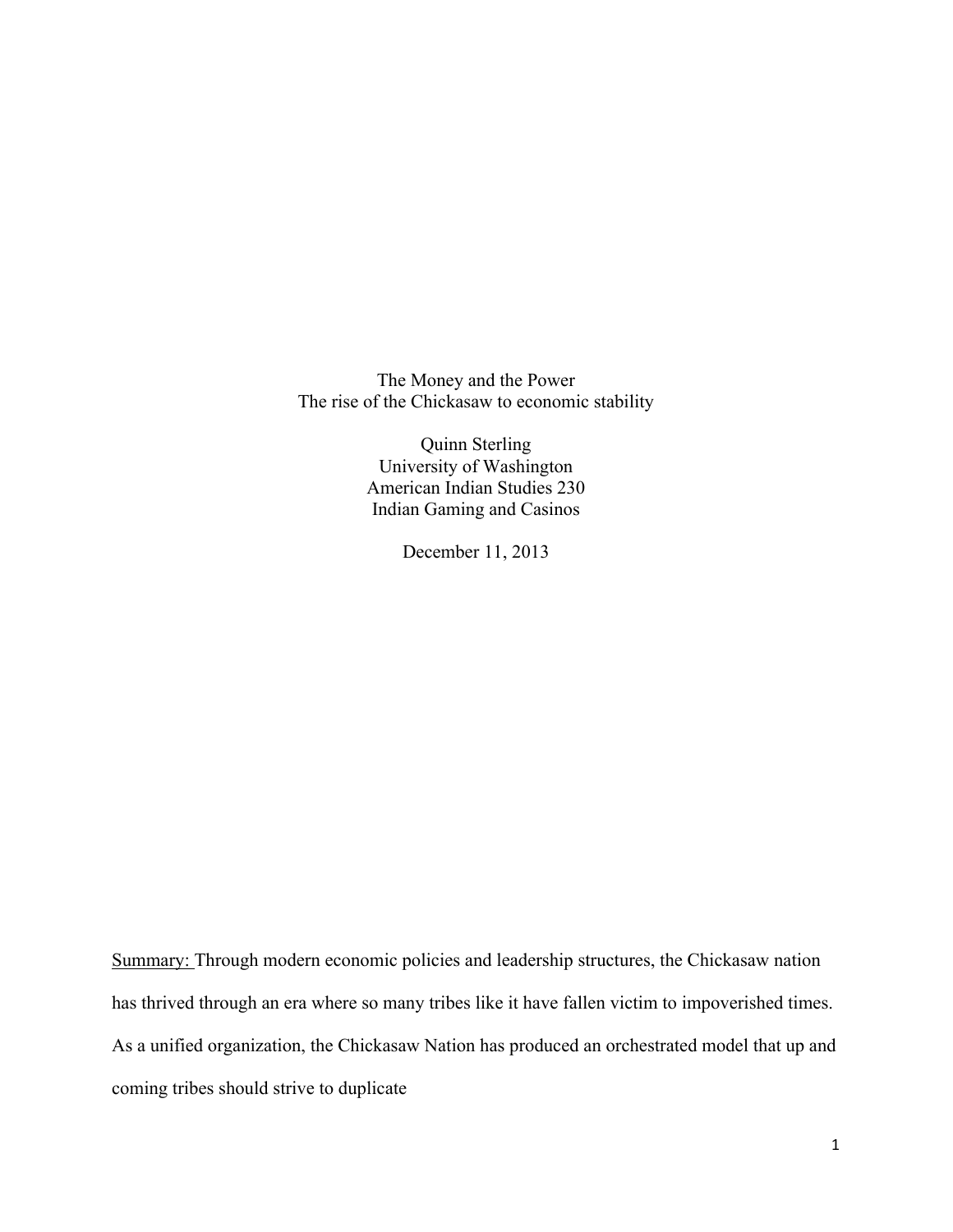**Background:** The Chickasaw Nation is a federally recognized Native American nation, located in Oklahoma. They are one of the members of the Five Civilized Tribes. The Chickasaw Nation was created after the Chickasaw people were forcibly removed by the US federal government to Indian Territory in the 1830s. Their removal was part of a larger effort by the federal government to relocate peoples from the Cherokee, Muscogee (Creek), Seminole, Chickasaw, and Choctaw nations. The removals became known as the "Trail of Tears". They have a proud history as Native American people and try to show it off as much as possible. Their population of 50,000 makes them one of the larger tribes in all the United States. But what makes them powerful is not the size of their population but the size of their pocketbooks. The tribe owns two off-track wagering facilities, 18 casinos, two bingo halls, 18 tribal smoke shops, seven motor fuel outlets, and two truck stops. They also own and operate Bedré Fine Chocolate in Pauls Valley, Lazer Zone Family Fun Center in Ada; WinStar Inn and Suites and Golf Course in Thackerville; Solara Healthcare in Westlake, Texas; Global Gaming Solutions, LLC; KADA (AM), KADA-FM, KCNP, KTLS, KXFC, and KYKC radio stations in Ada; and Treasure Valley Inn and Suites in Davis. Their estimated annual tribal economic impact is over \$13.9 billion. In addition, the Chickasaw Nation operates historical sites and museums including the Chickasaw Cultural Center, Chickasaw Nation Capitols, and Kullihoma Grounds. Their biggest venture is the WinStar World Casino. Originally opened as WinStar Casinos in 2004, the facility was expanded and renamed WinStar World Casino in 2009 and the 519,000 square feet of casino floor made it Oklahoma's largest casino and the 2nd largest in the world. This is not only a casino but is home to a hotel and golf course as well. With all these business ventures it is not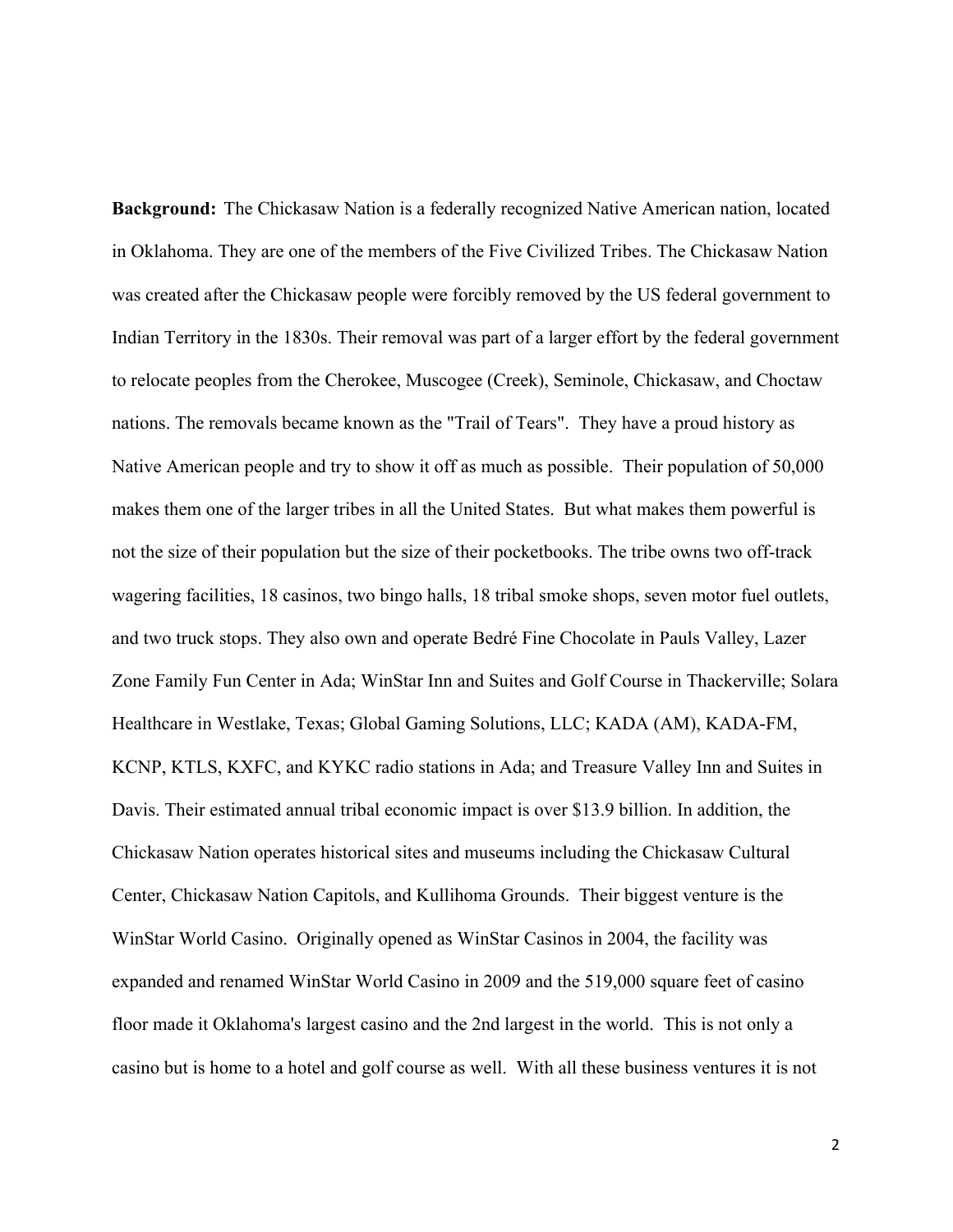hard to see how they attain that almost 14 million dollar annual economic impact. While the tribe has grown economically it has had to adhere to the rules of the Indian Gaming Regulatory Act through this process.

The IGRA designates the use of gaming revenues to five strict areas: fund tribal government operations or programs, provide for the general welfare of their members, promote tribal economic development, donate to charitable organizations, and help fund operations of local government agencies. These guidelines were enacted to make sure the billion dollar Native American gaming industry would not just benefit the few but instead benefit the tribe as a whole. However, with the mandates that are supposed to help the Native American tribes thrive, comes the regulations put on them by the state and federal governments. Indian gaming is by far the most heavily regulated type of gaming in the country.

As the gaming industry has grown so have the tribes they are connected to. This has given the tribes the luxury of diversify their assets by expanding into different business ventures. The tribes have also looked deeper into their community's abilities to harness the energy resources that lie on their lands, including buying back land that they had previously lost. The communities have begun to concern themselves with their economic footprint and the long-run sustainability of their tribes.

A sometimes overlooked consequence of tribal gaming is what happens to the surrounding non-tribal areas. Some complain of the organized crime that casinos naturally bring, while others rave about the job opportunities. The surrounding community is affected in a number of ways by the mass influx of players the gaming industry brings to their stores, parks, and daily life. The success of Indian gaming is not only important for the tribe itself, but it can be incredibly beneficial to the non-tribal surrounding communities.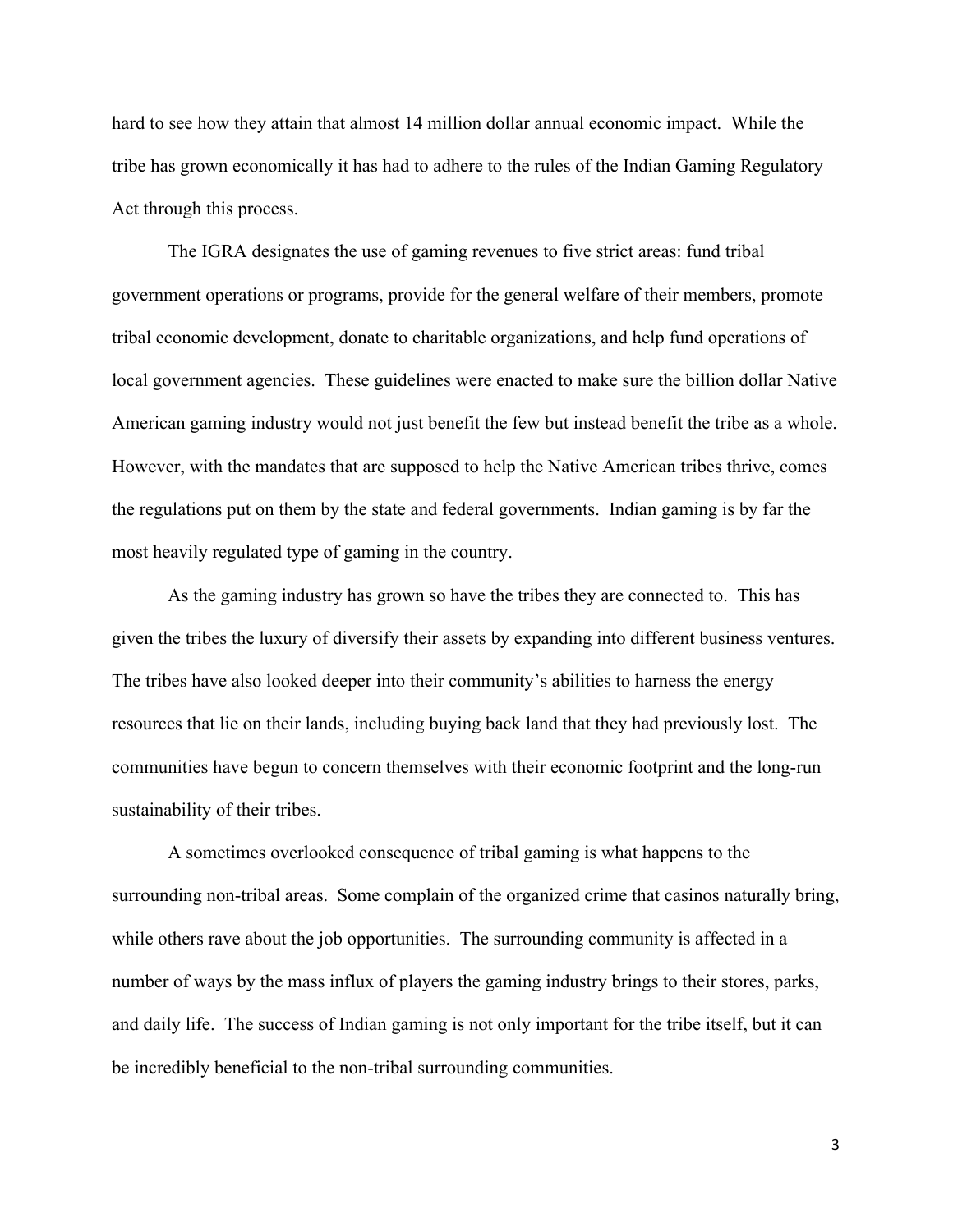As these tribes accumulate more wealth and grow as a whole, the age old issues of sovereignty continue to rear their head. The issues that have plagued American Indians and their search for sovereignty have been troubling both the tribes and the United States government for years. Over the years these tribes have earned a sort of domestic sovereignty in which they have some powers of their own but not so much that they are considered foreign nations. There are different rules that different tribes must deal with because they lay within different state's borders. However, this should not be the case because the federal government is the one who the Constitution allows to deal with the Indian tribes.

The federal U.S. government has always been the government that makes treaties with Indian tribes, not individual states. This means that Indian tribes are separate from the federal or state governments and that the states should not have power to regulate commerce with the tribes, much less regulate the tribes. The states and tribal nations have clashed over many issues such as Indian gaming, fishing, and hunting. American Indians believed that they had treaties between their ancestors and the United States government, protecting their right to fish, while non-Indians believed the states were responsible for regulating commercial and sports fishing. These issues with government show themselves in licensing, compacts, the way the Native American people and businesses are taxed, and maybe most glaringly the issue of gaming.

Gaming has been the biggest point of contention between the states and the Native American tribes and has led to some give and take between the two parties. Both groups have had to compromise at some key issues. The laws have been the source of extensive controversy and litigation. One of the key questions is whether the National Indian Gaming Commission and Department of Interior can be effective in regulating tribal economic decisions related to Indian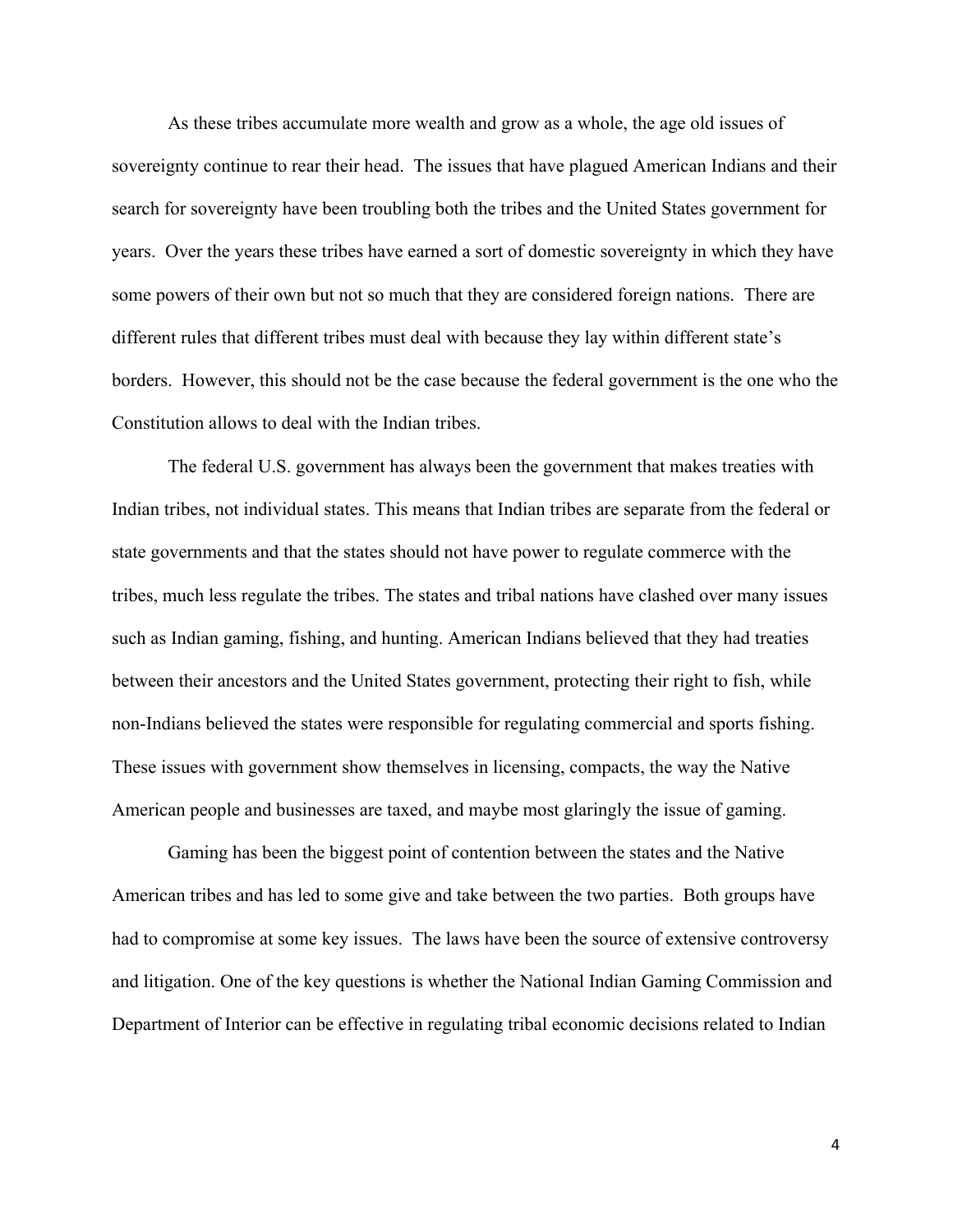gaming. Some in Congress are in favor of greater regulation, while some doubt the effectiveness. Many of the controversies have produced litigation, some of it reaching the U.S. Supreme Court.

**Findings:** If one was to go to the Chickasaw nation's homepage they would think it was a business website if it was not for the picture of their tribal seal. Everything that adorns the website is extremely modern including slideshows of the people who run their tribes government. There is also a login and password for their website so that you can access all their amenities including grants, scholarships, and other electronic services. There is also an enewsletter and a sort of classifieds section for people looking for a job. Maybe the most striking tool is the pages and pages of services that are listed for the Chickasaw people, including help with education, the arts, cultural meetings, sports, and others. For Native American tribes whose people have traditionally struggled economically, these services are invaluable.

| <b>Service</b>                                          | <b>About</b>                                                                                                                                                                     | s |
|---------------------------------------------------------|----------------------------------------------------------------------------------------------------------------------------------------------------------------------------------|---|
| <b>A Saturday Arts Program</b>                          | To provide opportunities for Chickasaw and other students<br>to develop in the arts through specific art projects offered<br>after school and/or Saturdays. Completed            |   |
| Aalhakoffichí (A Place For Healing)                     | Aalhakoffichi' "a place for healing," serves Chickasaw, and<br>other Native American, youth and their families in need of<br>support and recovery services stemming from         |   |
| 2D and 3D Art Classes                                   | 2D and 3D Art classes provide opportunities for art classes<br>for children and adults through our programs and services.<br>Classes are scheduled and promoted through the      |   |
| Aalhakoffichi'<br><b>Outpatient/Counseling Services</b> | Aalhakoffichi' "a place for healing," counseling services<br>provides therapy to children and youth, adults, couples and<br>families. Stemming from family systems theory, all   |   |
| <b>Abstinence Education</b>                             | The Office of Strong Family Development (OSFD) offers<br>abstinence education and training for youth and family<br>members. Abstinence education is offered to adolescents<br>in |   |
| <b>Acting for the Camera Classes</b>                    | Acting for the camera classes are for children, teens and<br>adults and scheduled throughout the year. The classes are<br>two hours each for six consecutive weeks and           |   |
| <b>Acting for the Stage Classes</b>                     | Acting for the stage classes are taught in three levels, basic,<br>intermediate and advanced for children, teens and adults<br>and are offered throughout the year. The classes  |   |
| <b>Adult Learning Program</b>                           | The adult learning program provides academic assistance to<br>adults within the Chickasaw Nation who have dropped out of<br>high school and want to complete their General       |   |
|                                                         | <b>--</b><br>$\sim$                                                                                                                                                              |   |

That is just a snapshot of some of the provided services. The modernization continues with the tribe's expansion into social media. The tribe is prevalent on twitter and has a Facebook page while most tribes around the United States do not have either. This allows members to try to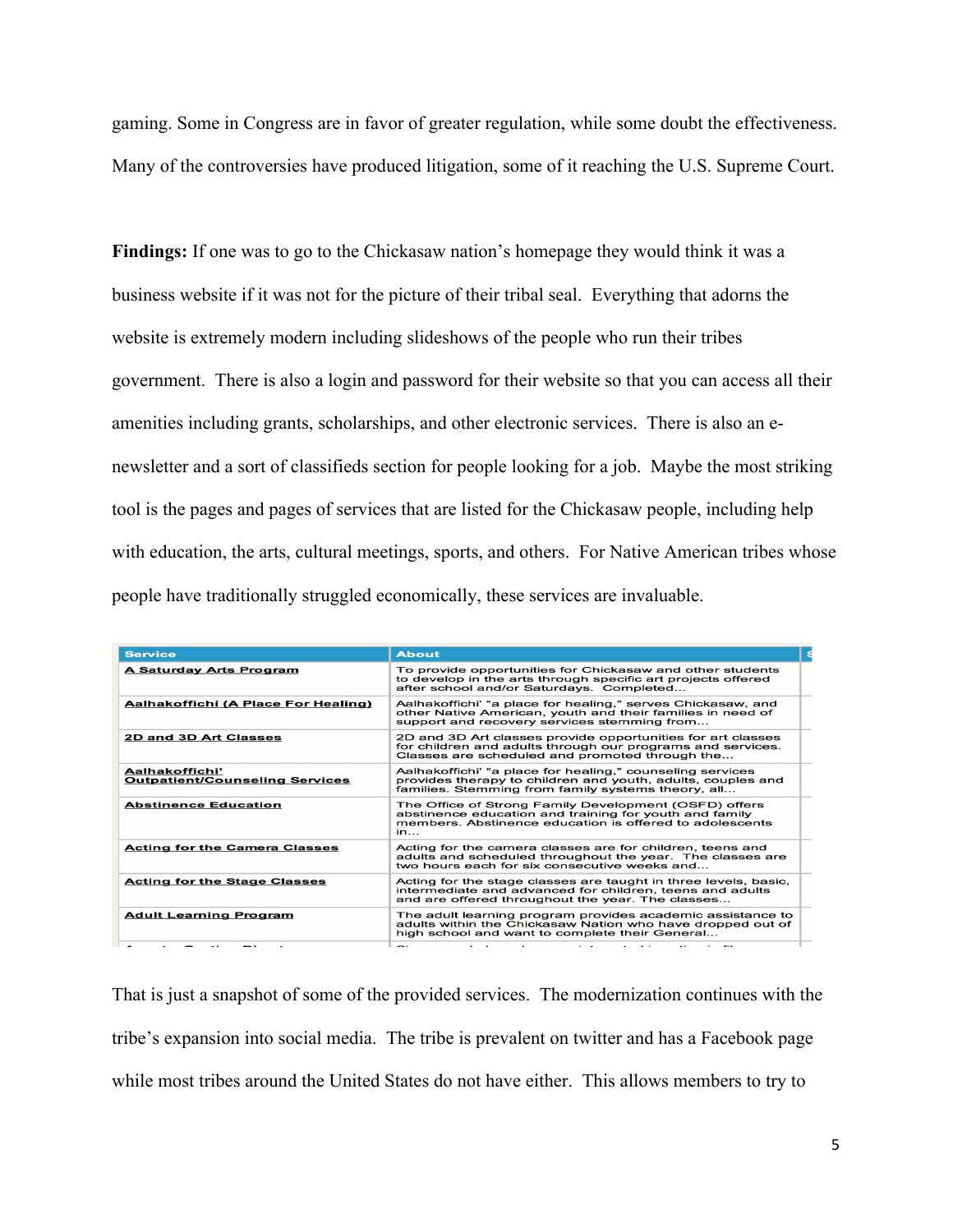keep in touch with the tribe if they are away from the reservation or whatever the reason they need to keep in touch on the internet. The tribe has their constitution posted on their Facebook page which in some ways can help not just members of the tribe but those who are interested in the tribe and what their core values are. The tribe has made an interesting decision to separate their culture from some of their business ventures however. The Winstar World has virtually no tribal representation anywhere at the casino. Instead it tries to convey a vacation feel with replica building of London, Rome, Athens and other famous worldly destinations. While the casino may not have an extensive cultural link the tribe has used the massive profits from the casino to build a new cultural center and museum in Sulphur, Oklahoma.

The Chickasaw Nation had an estimated 13.9 billion dollar economic impact last year. For years now the tribe has been a leader and a model to other Native American tribes. After suffering through relocation in the "trail of tears" so many years ago it has built itself into an economic power in the Midwest. Both the people of the Chickasaw Nation and the non-tribal citizens in the surrounding communities have benefitted from their gains. As the tribe has gained power it has clashed heads with the United States government and its regulation, even taking the IRS to the Supreme Court over taxes on gaming. The tribe has thrived under the IGRA with 90% of its profits going towards services, education, and general welfare. The tribe's website is references to organizations that can help the tribal members with almost anything. But also the tribe has figured out ways to get out from under the IGRA's regulations stranglehold. They have done this by diversifying their profit gaining assets. Diversifying assets not only expands them away from the IGRA but it makes for a much more sounds business model: "But the tribe, based in Ada, also had interests in banking, health care and other professional services, led by Chickasaw Banc Holding Co., which operates Bank2 in Oklahoma City, and Chickasaw Nation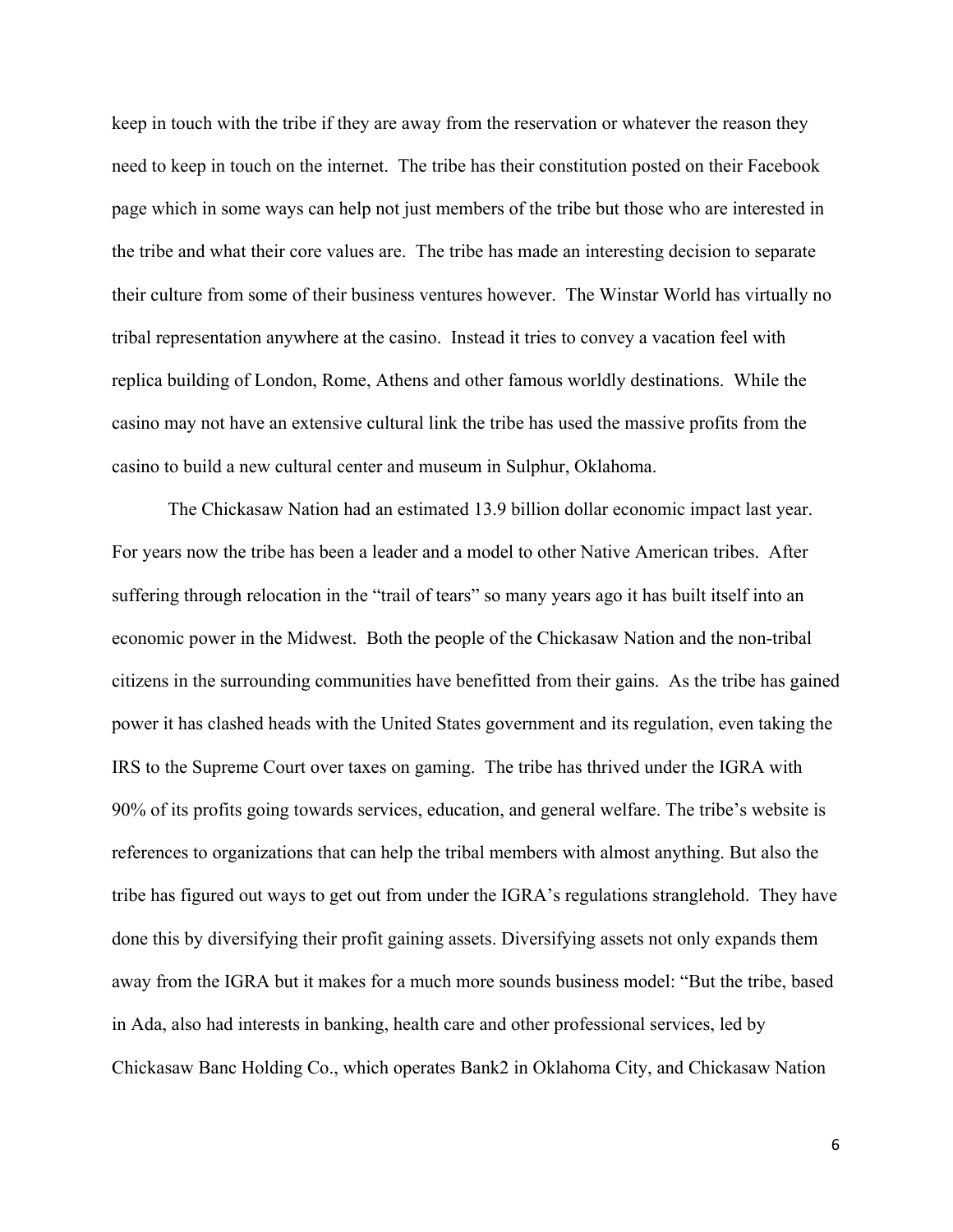Industries, which provides services for state, federal and private clients. Chickasaw businesses also include manufacturing, tourism and energy" (Mize). If, for some reason, the tribe was no longer profiting from gaming then it would not spell the end of the tribe economically because it has expanded its portfolio.

An interesting policy that the tribe has enacted is the decision to not issue per-capita payments to tribal members. The Chickasaw Governor Bill Anoatubby says they like to give a "hand up, not handout" (Anoatubby).

The tribe's enterprises have also helped not only the surrounding communities but the whole state of Oklahoma economically. The backlash against the tribe has been minimal to nonexistent because people are understanding the dependence the state and the tribe have with each other: "Through its diversified enterprises, the study underscores that the Chickasaw Nation has become an integral part of Oklahoma's overall economy and is now among the top employers and purchasers of goods and services in the state" (Mize). However, the tribe was recently in a battle with the Oklahoma City Zoo as one of its subsidiary companies petitioned to buy the Oklahoma City Zoo Amphitheater. This has been a sort of public relations nightmare as the relationship between the tribe and subsidiary company was not disclosed at first. The reasons for why this information was hidden was never revealed by the tribe as they sort of stonewalled questions about the matter.

As for the people who use the casino, there seems to be a positive feedback loop between the players of the casinos like the WinStar World and the surrounding area economically. As the communities around the casinos have grown because of increased tourism, the success of the casinos has continued to grow. The casino is definitely not running its players money dry.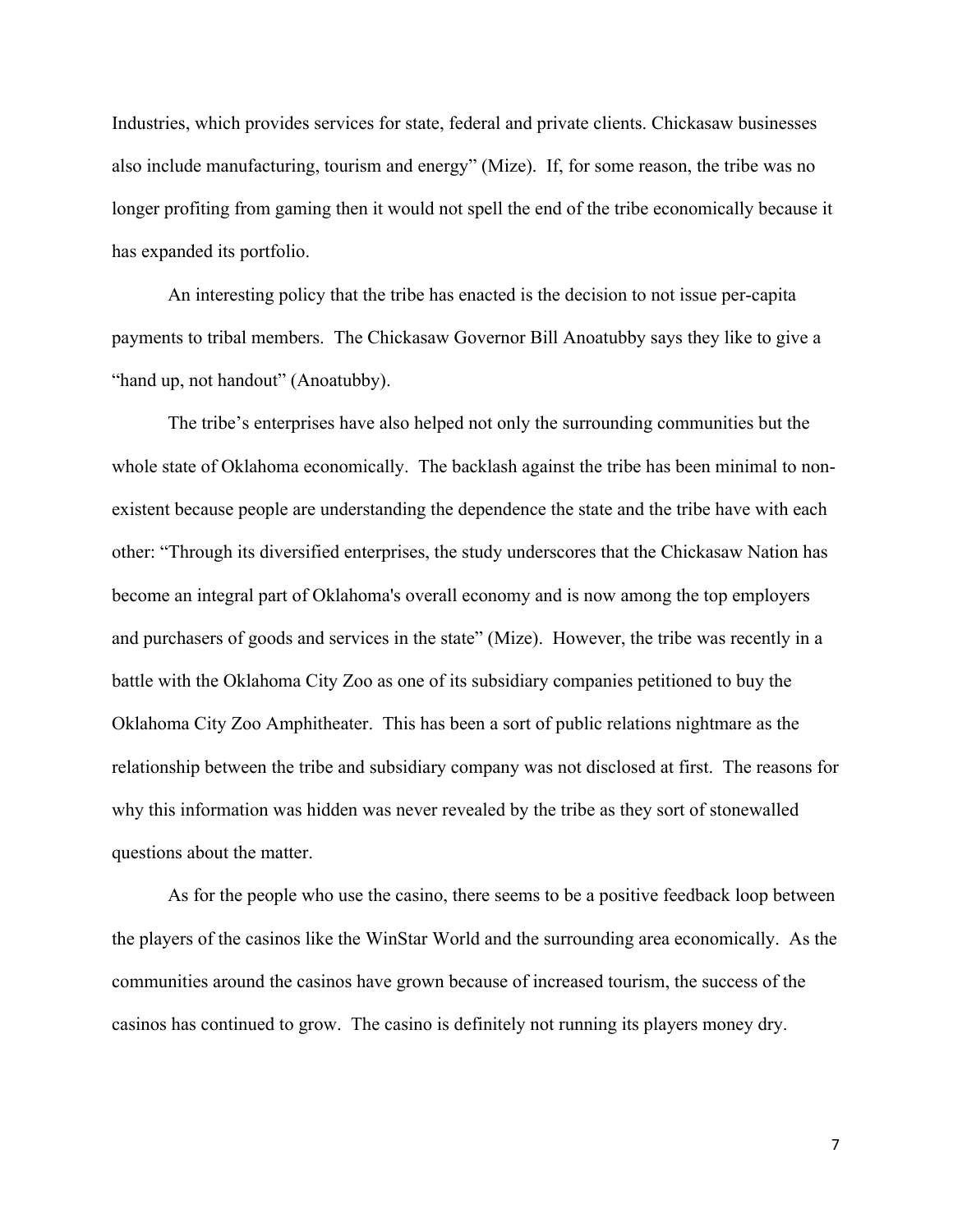As the Chickasaw Nation has gained power and wealth from their numerous and prosperous business ventures, they have ran into the wall of regulation instilled by the state and federal government. Almost all Indian gaming issues draw back to IGRA: "The stated purposes of the act includes providing a legislative basis for the operation/regulation of Indian gaming, protecting gaming as a means of generating revenue for the tribes, encouraging economic development of these tribes, and protecting the enterprises from negative influences, such as organized crime" (NIGC). The Indian Gaming Regulatory Act is the sole voice on the revenues of Indian gaming. It established the five uses the revenues can be used for and has kept money in the tribes. These regulations have helped the people of the Chickasaw nation. However, not all the tribes dealing with the government have been so friendly. In 2001 The Chickasaw Nation took a case all the way to the supreme court when they appealed the fact that they had to pay the IRS taxes on gaming operations because they thought the IGRA exempted them from such taxes: "The Choctaw and Chickasaw Nations, in a lawsuit, claimed that the Gaming Act subsection's explicit parenthetical reference exempts them from paying those chapter 35 taxes from which the States are exempt" (OYEZ). They did not end up winning the case but these Indian tribes getting their case to highest court in America shows the importance of their economic standing.

Like many states Oklahoma has mandates that require the casinos and gambling institutions to warn people of the risks of gambling and to provide help for those who are suffering from a gambling addiction. Tribes must also pay exclusivity fees for both electronic and table games. Some are quite steep as the casinos must pay 10 percent of the monthly net winnings for table games. While the Chickasaw are a sovereign tribe they still have to deal with the taxation and regulations put forth by both the state and federal governments.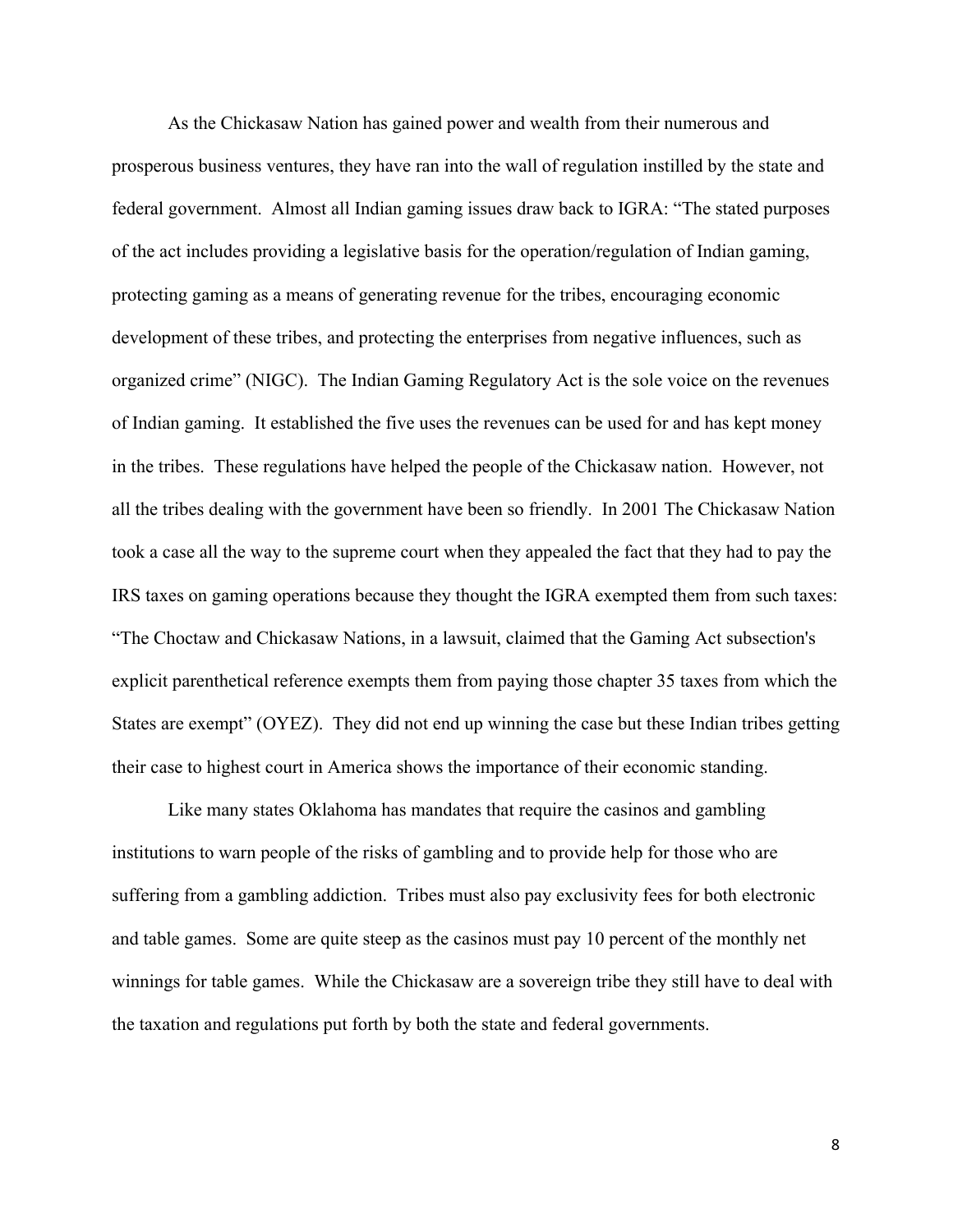**Conclusion**: Obviously the inherent sovereignty that should have always been afforded to the American Indians tribes has not been honored through the years of United States history. The Native American's like the Chickasaw have been forcibly removed from their lands and treated as enemies.

The policies of the federal government have begun to improve with acts like the IGRA, although the motivation behind the act can be debated, showing actually awareness and thoughts about the well-being of these tribes. Gaming has been an important resource for the Chickasaw and others to regain their footing in this country that betrayed them. However, it seems as though as these casinos have become more successful the states have seen a money making opportunity within their grasps. Some petty policies and taxation rules serve no real purpose in the survival of neither the tribe nor the state. The state and federal governments must find ways to stay out of the business of the tribes yet help them whenever possible.

The important issue here is whether state and federal intervention into the lives of tribes is hindering the success of the tribe. With the Chickasaw it does not seem like this is happening at the moment. But with some of the Indian gaming commission laws set to expire in Oklahoma in the next 10 years it will be interesting to see if the state can keep its hands out of the Chickasaw's pockets.

The state should keep its interfering to a minimum becasue the Chickasaw, just as the Seminoles have done in Florida, have established themselves as vital to their home states economy. Just as a large business such as Nike or Boeing brings jobs and money to a local economy so does the Chickasaw Nation. Gaming is what has built their empire to be able to support their tribe's people that depend on its economic stability. The IGRA has made it so the funds are replenishing the tribe with newfound opportunities and ideals. But it will be their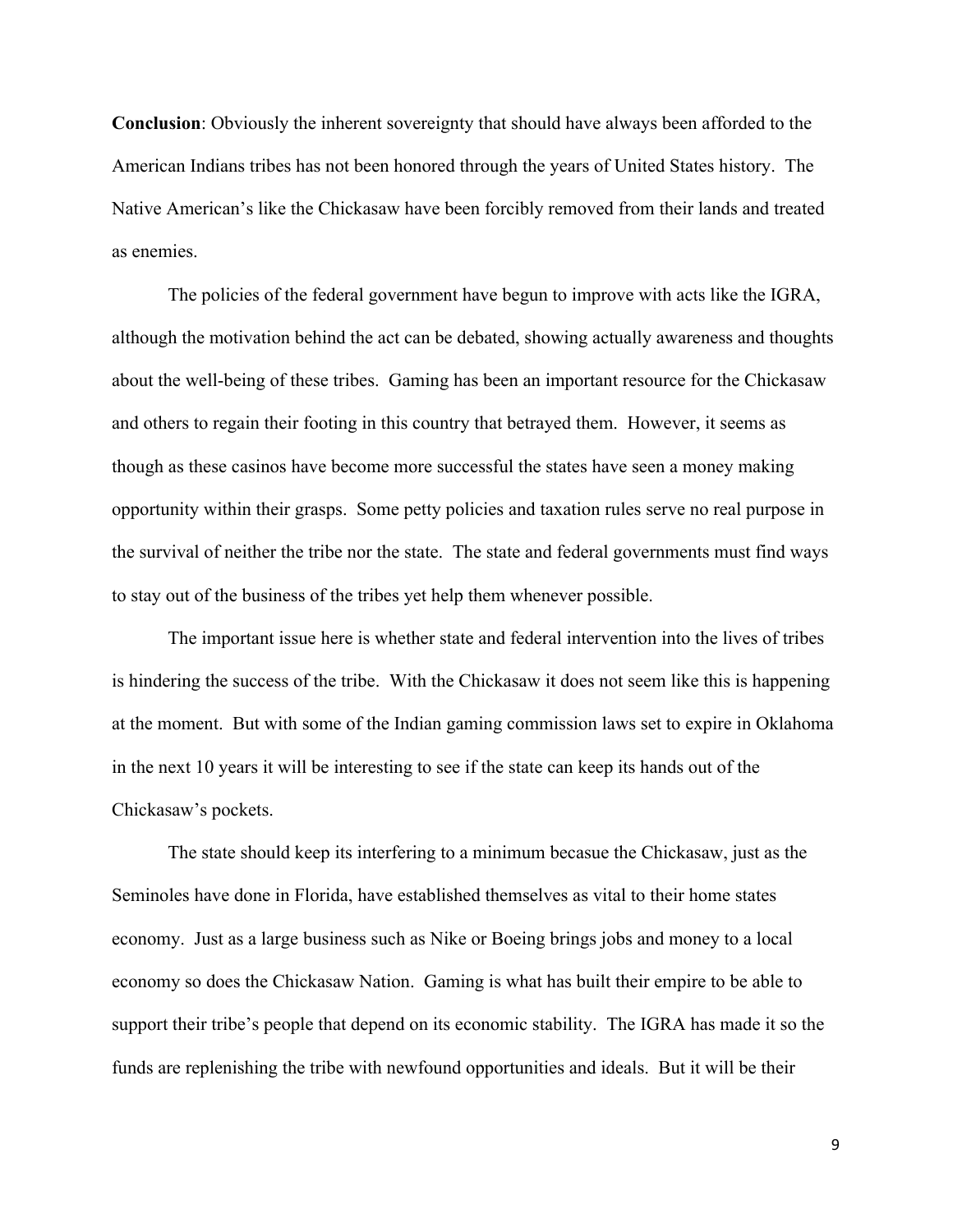escape from the IGRA with different businesses from gaming that will decide the success on the tribe for years to come. When a company, tribe, or business puts all their profit making abilities into one enterprise they may become extremely successful, but they will always be at risk of a sudden collapse. For instance, if a state was to allow gaming for everyone than the tribes would have to survive with many more competitors. This could make it so gaming was no longer able to sustain the tribe financially to an acceptable point.

By separating from the regulations and delving into such enterprises as energy and sustainability, the tribe is setting themselves up for long term success. While this is the goal there is still a long way to go. With only 10% of the tribes profit coming from non-gaming ventures there is obviously progress to be made. But with the recent gains of the tribe they are obviously moving in the right direction.

There is no question of how much the massive profit gaining ways of the tribe have helped them provide for their people. The Chickasaw people are experiencing a boom in their economy that few other tribes can even rival. However, there is a dichotomy in this process of making money. As a proud Native American culture the question of "at what cost?" must be asked. Native American culture was founded on spiritual being and a connection to surroundings; not just the earth but the people around them as well. It is hard to imagine something that opposes these ideals more than a casino, and the 2<sup>nd</sup> largest one in the world at that. Casinos are founded on gambling and somewhat on drinking, which are things that have been destroying the Native American culture in the  $21<sup>st</sup>$  century. The alcoholism rate is much higher for Native American's than with any other culture including 1 in 10 Indians dying of something alcohol related. While the WinStar World has almost no parallels to Native American culture in the structure or running of the casino, its profits still do go to the tribe. But if the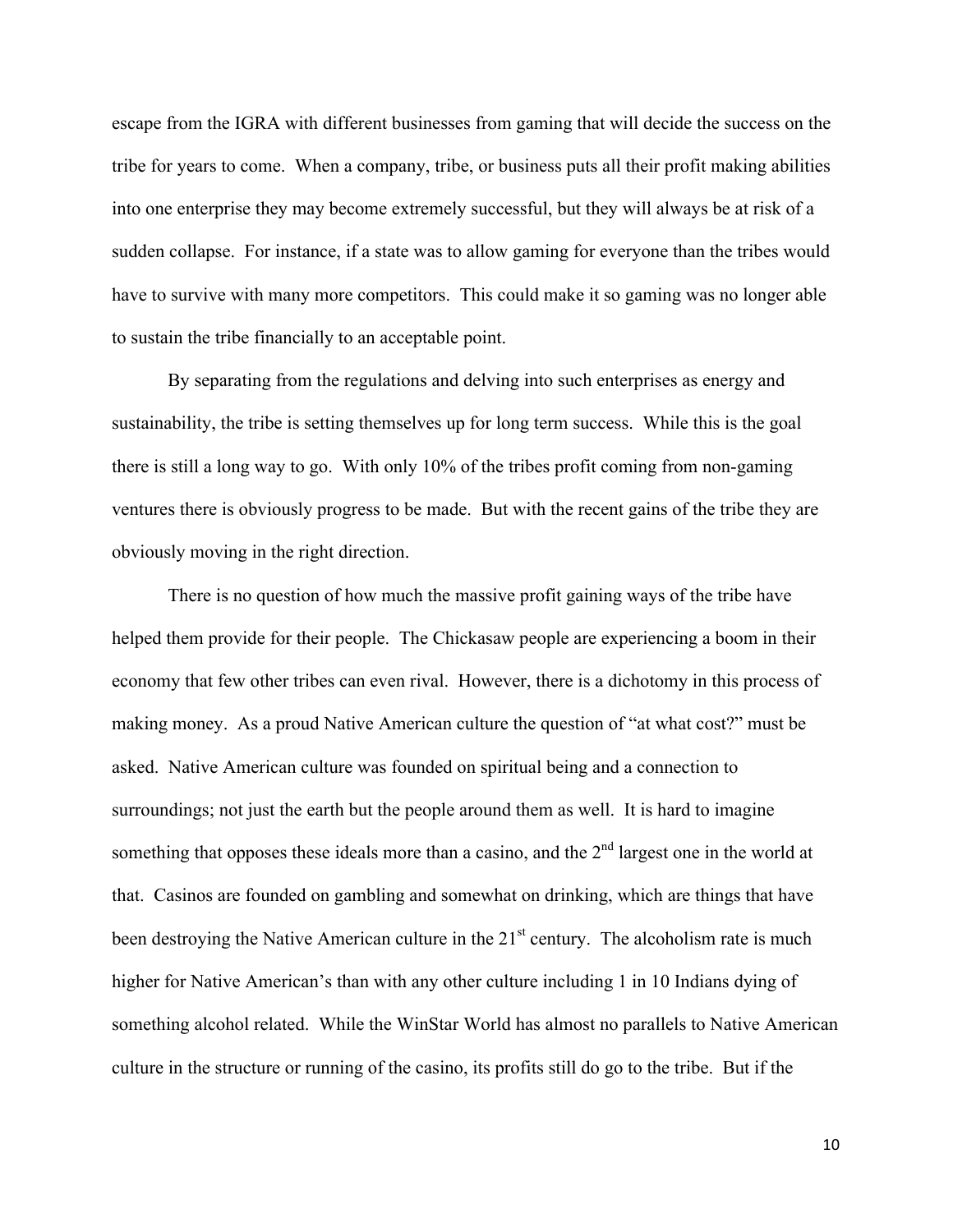money that is being made is just being turned around and used to fight off problems that stem from the same business that makes the money than what is the point of making the money in the first place? It's something that these people have been struggling with for some time. Yes, the money has built museums and cultural centers for people to visit and learn about the Chickasaw tribe. But if its own people are down being pulled away from their cultural and into a culture of gambling and alcoholism than whatever made that money is not worth it. These questions are truly ones that only the people of Chickasaw tribe can answer but unfortunately the answer is almost always the same: money plays.

Fortunately most of these issues are not some inherent issues of Native Americans but more of issues of poverty. As the casinos and other businesses have supported the economy of the Chickasaw people, they have been able to avoid these issues on a large scale. The Chickasaw people are incredibly prideful in their culture and their way of life. The tribe's decision to not issue per capita because of the belief that an American Indian, with help from tribal services if needed, can thrive in today's United States' culture is an incredibly power social statement. This is not some false "pull yourself up by your bootstraps" talk. It is a governmental policy that throws convention out the window and says that the people of Chickasaw Nation will not just endure through all the years of discrimination but that they will thrive in it. This is an amazing tribe that has set a plan for others to follow in the greater Native American struggle in the United States.